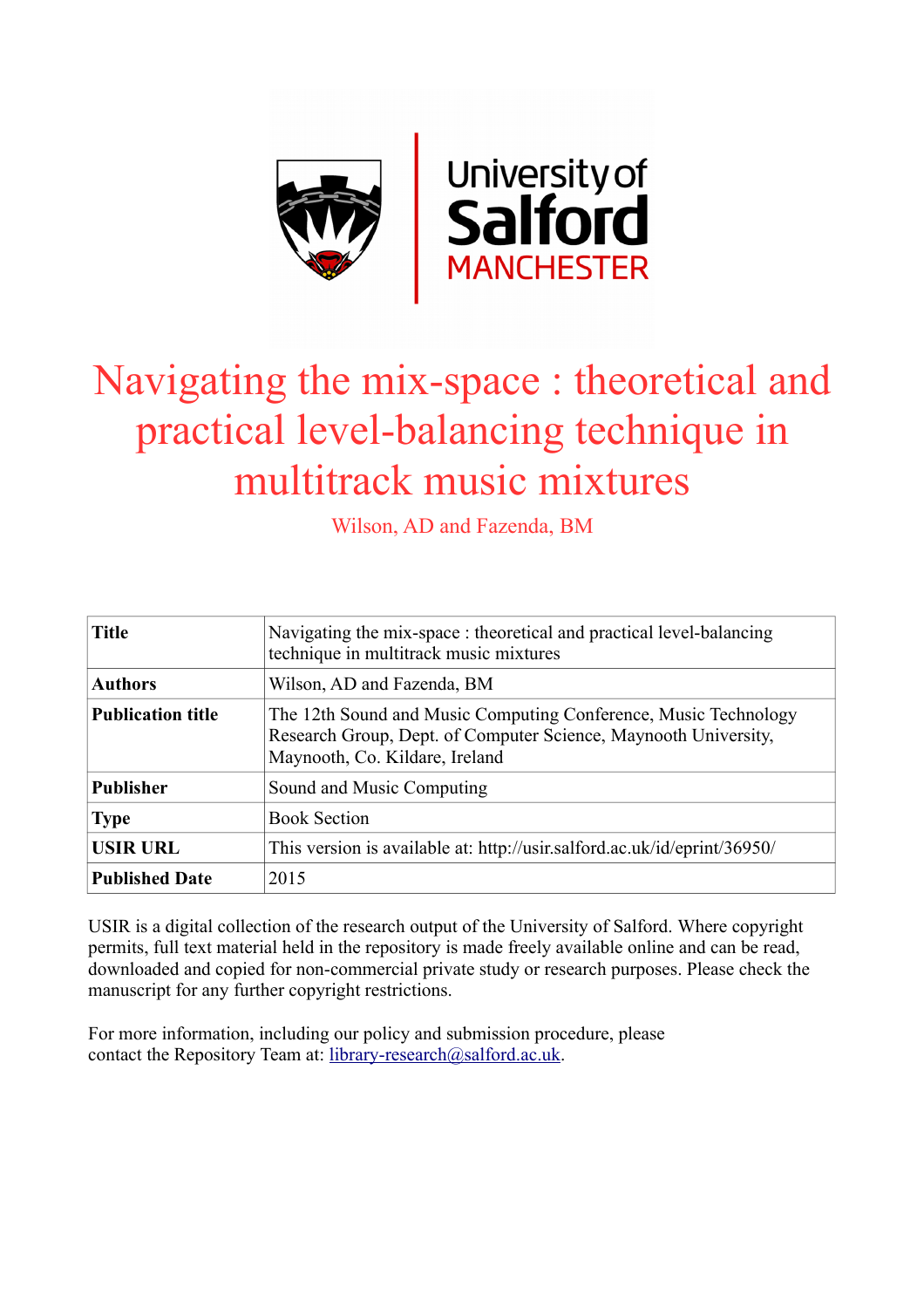# NAVIGATING THE MIX-SPACE: THEORETICAL AND PRACTICAL LEVEL-BALANCING TECHNIQUE IN MULTITRACK MUSIC MIXTURES

Alex Wilson

Acoustics Research Centre School of Computing, Science and Engineering University of Salford [a.wilson1@edu.salford.ac.uk](mailto:a.wilson1@edu.salford.ac.uk)

ABSTRACT

The mixing of audio signals has been at the foundation of audio production since the advent of electrical recording in the 1920's, yet the mathematical and psychological bases for this activity are relatively under-studied. This paper investigates how the process of mixing music is conducted. We introduce a method of transformation from a "*gainspace*" to a "*mix-space*", using a novel representation of the individual track gains. An experiment is conducted in order to obtain time-series data of mix engineers exploration of this space as they adjust levels within a multitrack session to create their desired mixture. It is observed that, while the exploration of the space is influenced by the initial configuration of track gains, there is agreement between individuals on the appropriate gain settings required to create a balanced mixture. Implications for the design of intelligent music production systems are discussed.

## 1. INTRODUCTION

The task of the mix engineer can be seen as one of solving an optimisation problem [\[1\]](#page-8-0), with potentially thousands of variables once one considers the individual level, pan position, equalisation, dynamic range processing, reverberation and other parameters, applied in any order, to many individual audio components.

The objective function to be optimised varies depending on implementation. Conceptually, one should maximise '*Quality*', an often-debated concept in the case of music production. In this context, borrowing from ISO 9000 [\[2\]](#page-8-1), we can consider '*Quality*' to be the degree to which the inherent characteristics of a mix fulfil certain requirements. These requirements may be defined by the mix engineer, the artist, the producer or some other interested party. In a commercial sense, we consider the requirement to be that the mix is enjoyed by a large amount of people.

This paper considers how the mix process could be represented in a highly simplified case, investigates how highquality outcomes are achieved by human mixers and offers insights into how such results could be achieved by intelligent music production systems.

Bruno M. Fazenda Acoustics Research Centre School of Computing, Science and Engineering University of Salford

# 2. BACKGROUND

For many decades the mixing console has retained a recognisable form, based on a number of replicated channel strips. Audio signals are routed to individual channels where typical processing includes volume control, pan control and basic equalisation. Channels can be grouped together so that the entire group can be processed further, allowing for complex cross-channel interactions.

One of the most fundamental and important tasks in music mixing is the choice of relative volume levels of instruments, known as level-balancing. Due to its ubiquity and relative simplicity, level-balancing using fader control is a common approach to the study of mixing. It has been indicated that balance preferences can be specific to genre [\[3\]](#page-8-2) and, for expert mixers, can be highly consistent [\[4\]](#page-8-3).

As research in the area has continued, a variety of assumptions regarding mixing behaviours have been put forward and tested. A number of automated fader control systems have used the assumption that equal perceptual loudness of tracks leads to greater inter-channel intelligi-bility [\[5,](#page-8-4) [6\]](#page-8-5). This particular practice was investigated in a study of "best-practice" concepts [\[7\]](#page-8-6), which included panning bass-heavy content centrally, setting the vocal level slightly louder than the rest of the music or the use of certain instrument-specific reverberation parameters. A number of these practices were tested using subjective evaluation and the equal-loudness condition did not necessarily lead to preferred mixes [\[7\]](#page-8-6).

Much of these "best-practice" techniques may be anecdotal, based on the experience of a small number of professionals who have each produced a large number of mixes (see [\[8,](#page-8-7)[9\]](#page-8-8) for reviews). Due to the proliferation of the Digital Audio Workstation (DAW) and the sharing of software and audio via the internet, it has now become possible to reverse this paradigm, and study the actions of a large number of mixers on a small number of music productions. This allows both quantitative and qualitative study of mixing practice, meaning the dimensions of mixing and the variation along these dimensions can be investigated.

To date, there have been few quantitative studies of complete mixing behaviour, as lack of suitable datasets can be problematic. One such study focussed on how a collection of students mixed a number of multitrack audio sessions [\[10\]](#page-8-9). It was shown that, among low-level features of the resultant audio mixes, most features exhibited less variance across mixers than across songs.

Copyright:  $\bigcirc$ 2015 Alex Wilson et al. This is an open-access article distributed *under the terms of the [Creative Commons Attribution 3.0 Unported License,](http://creativecommons.org/licenses/by/3.0/) which permits unrestricted use, distribution, and reproduction in any medium, provided the original author and source are credited.*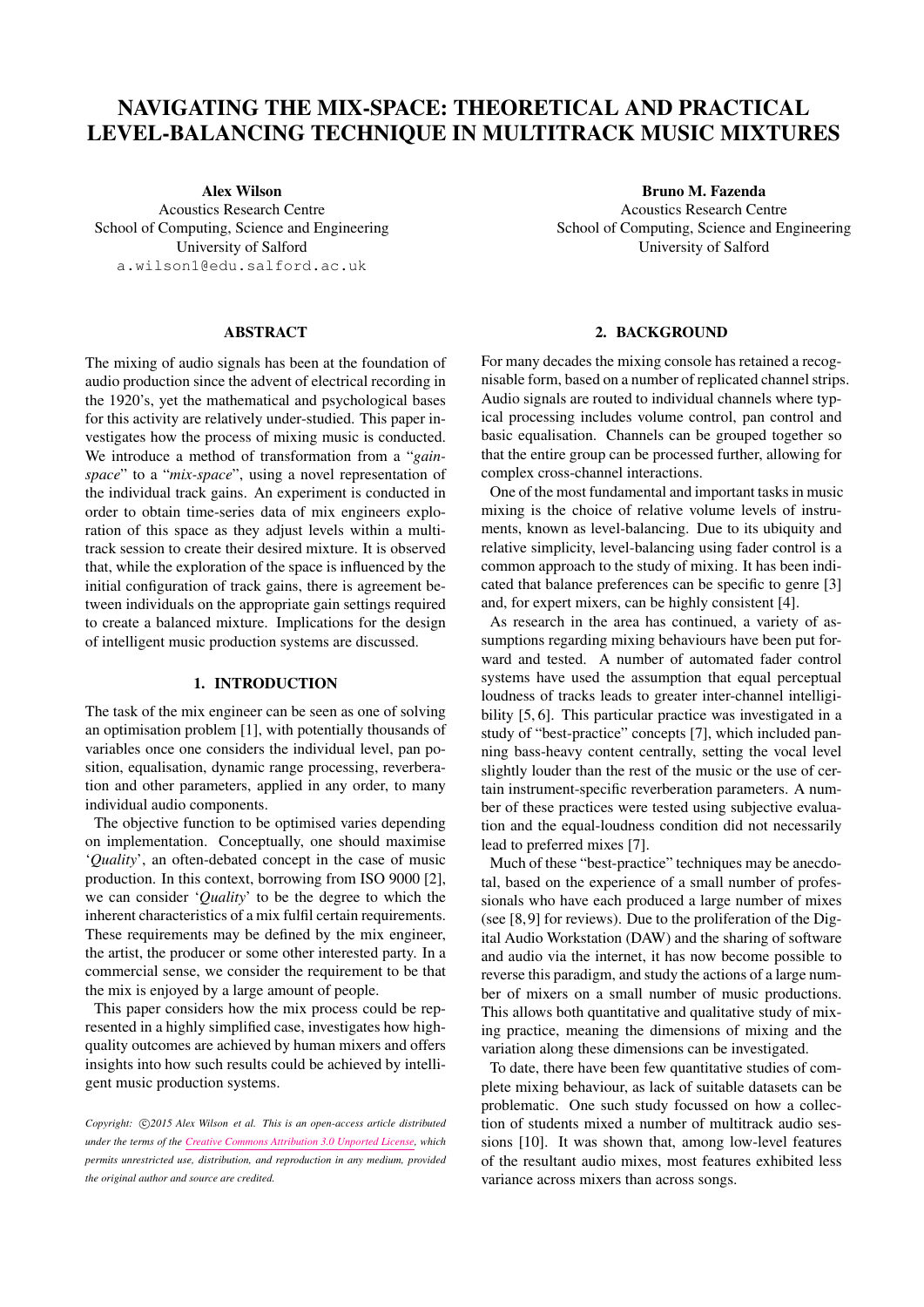#### 3. THEORY

<span id="page-2-4"></span>When considering a realistic mixing task the number of variables becomes very large. An equaliser alone may have dozens of parameters, such as the center frequency, gain, bandwidth and filter type of a number of independent bands, leading to a large number of combinations. There are methods to reduce the number of variables in these situations. In [\[11\]](#page-8-10), the combination of track gains and simple equalisation variables was reduced to a 2D map by means of a self-organising map, where the simple equalisation parameter was the first principal component of a larger EQ system, showing further dimensionality reduction. While these approaches can create approximations of the mixspace, the true representation is difficult to conceive for all but the most simple mixing tasks.

#### 3.1 Defining the "mix-space"

We introduce a new definition for *"mix-space"*. Fig. [1](#page-2-0) shows a trivial example of just two tracks. When mixing, the gains of the two tracks,  $q_1$  and  $q_2$ , are adjusted. Here it can be seen that, using polar coordinates, the angle  $\phi$ provides most information about the mix, as it is the proportional blend of  $g_1$  and  $g_2$ . Any other point on the line at angle  $\phi$  would represent the same balance of instruments, thus  $r$  is a scaling factor, corresponding to the combined mix volume. As the gains are normalised to [0,1],  $\phi$  is bound from 0 to  $\pi/2$  radians.

For a system of n audio signals,  $x_1(t), \ldots, x_n(t)$ , we can define an n-dimensional *gain-space* with time-varying gains  $g_1(t), \ldots, g_n(t)$ . As the *n* gains are adjusted this *gain-space* is explored. Consider the case when all *n* gains are increased or decreased by an equal amount. While there is a clear displacement in the gain-space, there is no change to the overall mix, only a change in volume. Acknowledging this, and by extending the concept shown in Fig. [1,](#page-2-0) the hyperspherical co-ordinates of a point in the gain-space are used to transform to the mix-space. This co-ordinate system, written as  $(r, \phi_1, \phi_2, \dots, \phi_{n-1})$ , is defined by Eqn. [1.](#page-2-1)

<span id="page-2-1"></span>
$$
r = \sqrt{g_n^2 + g_{n-1}^2 + \dots + g_2^2 + g_1^2}
$$
 (1a)

$$
\phi_1 = \arccos \frac{g_1}{\sqrt{g_n^2 + g_{n-1}^2 + \dots + g_1^2}} \qquad (1b)
$$

$$
\phi_2 = \arccos \frac{g_2}{\sqrt{g_n^2 + g_{n-1}^2 + \dots + g_1^2}}
$$
 (1c)

$$
\phi_{n-2} = \arccos \frac{g_{n-2}}{\sqrt{g_n^2 + g_{n-1}^2 + g_{n-2}^2}} \tag{1d}
$$

$$
\phi_{n-1} = \begin{cases} \arccos \frac{g_{n-1}}{\sqrt{g_n^2 + g_{n-1}^2}} & g_n \ge 0\\ 2\pi - \arccos \frac{g_{n-1}}{\sqrt{g_n^2 + g_{n-1}^2}} & g_n < 0 \end{cases}
$$
 (1e)

Consider a system of four tracks, as shown in Fig. [2.](#page-2-2) Here,  $\phi_3$  denotes the balance of the drum and bass tracks, to form the rhythmic foundation of the mix.  $\phi_2$  describes the projection of this balance onto the guitar dimension,

<span id="page-2-0"></span>

Figure 1: The point represents a balance of two instruments, controlled by gains  $q_1$  and  $q_2$ . Any other point on the line at angle  $\phi$  would represent the same balance of instruments, thus  $r$  is a scaling factor.

<span id="page-2-2"></span>

Figure 2: Schematic representation of a four-track mixing task and the semantic description of the three  $\phi$  terms.

and thus, the complete musical backing track.  $\phi_1$  then describes the balance between this backing track and the vocal. Using this notation,  $\phi_1$  has been studied in isolation in previous studies [\[3,](#page-8-2) [4\]](#page-8-3). For a system with four tracks only three  $\phi$  terms must be determined to construct the mix-space. Convention typically dictates that  $\phi_{n-1}$  describes an equatorial plane and ranges over  $[0, 2\pi)$  and that all other angles range from  $[0, \pi]$ , however since all gains are positive, each angle ranges over  $[0, \pi/2]$ , as in Fig. [1.](#page-2-0)

Since *r* is a scaling factor, when the values of all  $\phi$  terms are held constant, there is a constant difference in the relative gains of each track, when expressed in decibels. This can be illustrated by converting  $\phi$  terms back to gain terms, which can be achieved using Eqn. [2.](#page-2-3)

$$
g_1 = r \cos(\phi_1) \tag{2a}
$$

$$
g_2 = r\sin(\phi_1)\cos(\phi_2) \tag{2b}
$$

<span id="page-2-3"></span>
$$
g_3 = r \sin(\phi_1) \sin(\phi_2) \cos(\phi_3)
$$
 (2c)

$$
\vdots
$$
  
\n
$$
q_{n-1} = r \sin(\phi_1) \cdots \sin(\phi_{n-2}) \cos(\phi_{n-1})
$$
 (2d)

$$
g_n = r \sin(\phi_1) \cdots \sin(\phi_{n-2}) \sin(\phi_{n-1})
$$
 (2e)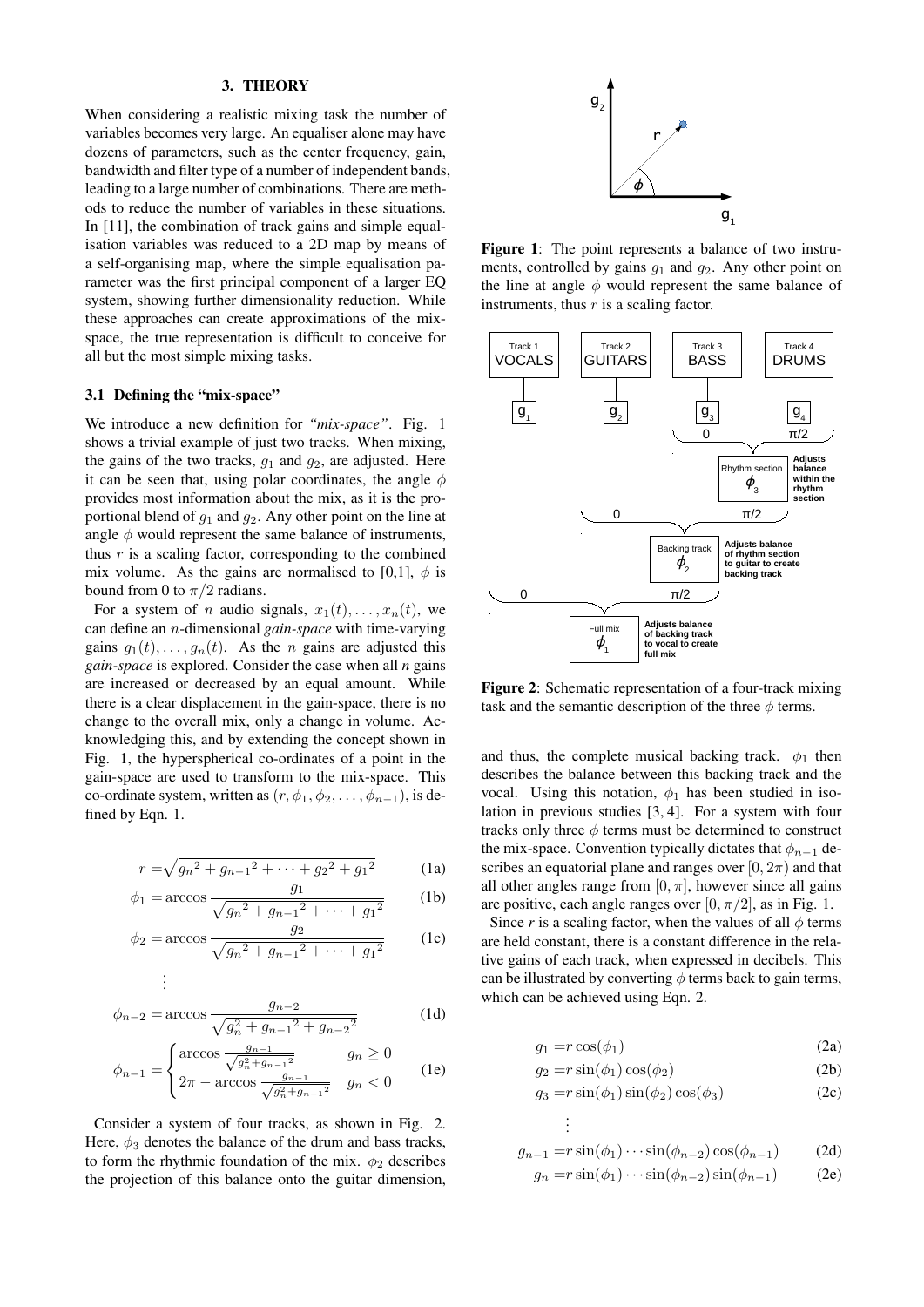#### 3.2 Characteristics of the mix-space

With a mix-space having been defined, what characteristics does the space have? How does the act of mixing explore this space? We now discuss three scenarios - beginning at a '*source*', exploring the '*mix-space*' and arriving at a '*sink*'

#### *3.2.1 The 'source'*

In a real-world context, when a mixer downloads a multitrack session and first loads the files into a DAW, each mixer will initially hear the same mix, a linear sum of the raw tracks<sup>[1](#page-3-0)</sup>. While each of these raw tracks can be presented in various ways if we presume each track is recorded with high signal-to-noise ratio (as would have been more important when using analogue equipment) then, with all faders set to 0dB, the perceived loudness of those tracks with reduced dynamic range (such as synthesisers, electric bass and distorted electric guitars) would be higher than that of more dynamic instruments.

Much like the final mixes, this initial 'mix' can be represented as a point in some high-dimensional, or featurereduced, space. It is rather unlikely that a mixer would open the session, hear this mix and consider it ideal, therefore, changes will most likely be made in order to move away from this location in the space. For this reason, this position in the mix-space is referred to as a '*source*'.

In practice, the session, as it has been received by the mix engineer, may be an "unmixed sum" or may be a rough mix, as assembled by the producer or recording engineer. In a real-world scenario, the work may be received as a DAW session, where tracks have been roughly mixed. Alternatively, where multitrack content is made available online, such as in mix competitions, the unprocessed audio tracks are usually provided without a DAW session file. The latter approach is assumed in this study, in order for mix engineers to have full creative control over the mixing process. If mixers were to make unique changes to the initial configuration then that source can be considered to be radiating omni-directionally in the mix-space. However, it is possible that, for a given session, there may be some changes which will seem apparent to most mixers, for example, a single instrument which is louder than all others requiring attenuation. For such sessions, the source may be unidirectional, or if a number of likely outcomes exist, there may exist a number of paths from the source.

# <span id="page-3-2"></span>*3.2.2 Navigating the mix-space*

The path from the *source* to the final mix could be represented as a series of vectors in the *mix-space*, henceforth named '*mix-velocity*', and defined in Eqn. [3,](#page-3-1) for the three dimensions shown in Fig. [2.](#page-2-2)

$$
u_t = \phi_{(1,t)} - \phi_{(1,t-1)}
$$
 (3a)

$$
v_t = \phi_{(2,t)} - \phi_{(2,t-1)}
$$
 (3b)

$$
w_t = \phi_{(3,t)} - \phi_{(3,t-1)}
$$
 (3c)

If all mixers begin at the same *source* then a number of questions can be raised in relation to movement through the *mix-space*.

- Moving away from the *source*, at what point do mix engineers diverge, if at all?
- How do mix engineers arrive at their final mixes? What paths through the *mix-space* do they take?
- Do mix engineers eventually converge towards an ideal mix?

#### *3.2.3 The 'sink'*

Complementary to the concept of a *source* in the *mix-space*, a '*sink*' would represent a configuration of the input tracks which produces a high-quality mix that is apparent to a sizeable portion of mix engineers and to which they would mix towards. As the concept of quality in mixes is still relatively unknown there are a number of open questions in the field which can be addressed using this framework.

- Is there a single sink, i.e. one ideal mix for each multitrack session? In this case the highest mix-quality would be achieved at this point.
- Are there multiple sinks, i.e. given enough available mixes, are these mixes clustered such that one can observe a number of possible alternate mixes of a given multitrack session? These multiple sinks would represent mixes that are all of high mix-quality but audibly different.

# 4. EXPERIMENT

To the authors' knowledge, there is a lack of appropriate data available to directly test the theory presented in Section [3.](#page-2-4) In order to examine how mix engineers navigate the mix-space a simple experiment was conducted. In this instance the mixing exercise is to balance the level of four tracks, using only a volume fader for each track. Importantly, the participants will all begin with a predetermined balance, in order to examine the source directivity. This experiment aims to answer the following research questions:

- Q1. Can the source be considered omni-directional or are there distinct paths away from the source?
- Q2. Is there an ideal balance (single sink)?
- Q3. Are there a number of optimal balances (multiple sinks)?
- Q4. What are the ideal level balances between instruments?

<span id="page-3-1"></span><span id="page-3-0"></span><sup>&</sup>lt;sup>1</sup> Here it is significant that a DAW typically defaults to faders at 0dB, while a separate mixing console may default to all faders at -∞dB. This allows an experimenter to ensure that all mixers begin by hearing the same 'mix'. This has been referred to in previous studies as an 'unmixed sum' or a 'linear sum'. While the term 'unmixed' can be misleading, it does reflect the fact that the artistic process of mixing has not yet begun.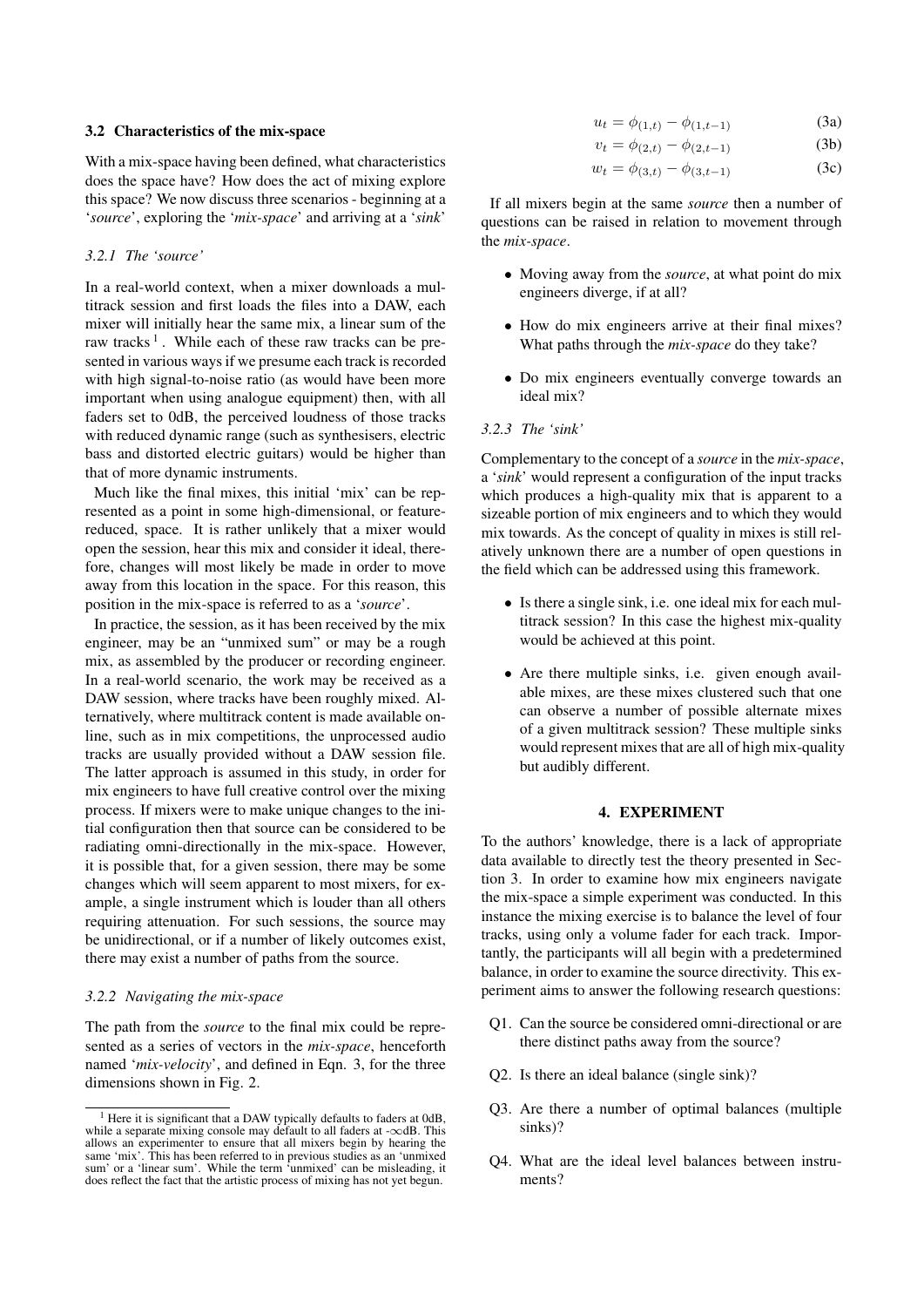Previous studies have indicated that perceptions of quality and preference in music mixtures are related to subjective and objective measures of the signal, with distortion, punch, clarity, harshness and fullness being particularly important [\[12,](#page-8-11) [13\]](#page-8-12). By using only track gain and no panning, equalisation or dynamics processing, most of these parameters can be controlled.

# 4.1 Stimuli

The multitrack audio sessions used in this experiment have been made available under a creative commons license  $2<sup>3</sup>$  $2<sup>3</sup>$  $2<sup>3</sup>$  $2<sup>3</sup>$ . These files are also indexed in a number of databases of multitrack audio content<sup>[4](#page-4-2)[5](#page-4-3)</sup> Three songs were used for this experiment, which consisted of vocals, guitar, bass and drums, as per Fig. [2,](#page-2-2) and as such the interpretations of  $\phi_n$ from here on are those in Fig. [2.](#page-2-2)

The four tracks used from "*Borrowed Heart*" are raw tracks, where no additional processing has been performed apart from that which was applied when the tracks were recorded [6](#page-4-4) . The tracks from "*Sister Cities*" also represent the four main instruments but were processed using equalisation and dynamic range compression. These can be referred to as 'stems', as the 11 drum tracks have been mixed down, the two bass tracks (a DI signal and amplifier signal) have been mixed together, the guitar track is a blend of a close and distant microphone signals and the vocal has undergone parallel compression, equalisation and subtle amounts of modulation and delay. In the case of "*Heartbeats*", the tracks used are complete 'mix stems', in that the song was mixed and bounced down to four tracks consisting of 'all vocals', 'all music' (guitars and synthesisers), 'all bass' and 'all drums'. For testing, the audio was further prepared as follows:

- 30-second sections were chosen, so that participants would be able to create a static mix, where the desired final gains for each track are not time-varying.
- Within each song, each 30-second track was normalised according to loudness. In this case, loudness is defined by BS.1770-3, with modifications to increase the measurements suitability to single instruments, rather than full-bandwidth mixes [\[14\]](#page-8-13). This allows the relative loudness of instruments to be determined directly from the mix-space coordinates.
- For each song, two source positions were selected. The  $\phi$  terms were selected using a random number generator, with two constraints: to ensure the two sources are sufficiently different, the pair of sources must be separated by unit Euclidean distance in the mix-space and to ensure the sources are not mixes where any track is muted, the values were chosen from the range  $\pi/8$  to  $3\pi/8$  (see Fig. [2\)](#page-2-2).

```
+Tracksheet.xlsx
```
<span id="page-4-5"></span>

Figure 3: GUI of mixing test. The faders are unmarked and all begin at the same central value, which prevents participants from relying on fader position to dictate their mix.

#### 4.2 Test panel

In total, 8 participants (2 female, 6 male) took part in the mixing experiment. As staff and students within Acoustics, Digital Media and Audio Engineering at University of Salford, each of these participants had prior experience of mixing audio signals. The mean age of participants was 25 years and none reported hearing difficulties.

## 4.3 Procedure

Rather than use loudspeakers in a typical control room, the test set-up used a more neutral reproduction. The experiment was conducted in a semi-anechoic chamber at University of Salford, where the background noise level was negligible. Audio was reproduced using a pair of Sennheiser HD800 headphones, connected to the test computer by a Focusrite 2i4 USB interface. Due to the nature of the task, each participant adjusted the playback volume as required. Reproduction was monaural, presented equally to both ears. While the choice between loudspeakers and headphones is often debated [\[15\]](#page-8-14), in this case, particularly as reproduction was mono, headphones were considered to be the choice with greater potential for reproducibility.

The experimental interface was designed using Pure Data, an open source, visual programming language. The GUI used by participants is shown in Fig. [3.](#page-4-5) Each participant listens to the audio clip in full at least once, then the audio is looped while mixing takes place and fader movement is recorded. The participant then clicks 'stop mix' and the next session is loaded. For each session the user is asked to create their preferred mix by adjusting the faders.

An initial trial was provided in order for participants to become familiar with the test procedure, after which the six conditions (3 songs, 2 sources each) were presented in a randomised order. The mean test duration was 14.2 minutes, ranging from 11 to 17 minutes. The real-time audio output during mixing was recorded to .wav file at a sampling rate of 44,100Hz and a resolution of 16 bits. Fader positions were also recorded to .wav files using the same

<span id="page-4-0"></span><sup>2</sup> http://weathervanemusic.org/shakingthrough

<span id="page-4-1"></span><sup>3</sup> http://www.cambridge-mt.com/ms-mtk.htm

<span id="page-4-2"></span><sup>4</sup> http://multitrack.eecs.qmul.ac.uk/

<span id="page-4-4"></span><span id="page-4-3"></span><sup>5</sup> http://medleydb.weebly.com/

<sup>6</sup> https://s3.amazonaws.com/tracksheets/Hezekiah+Jones+-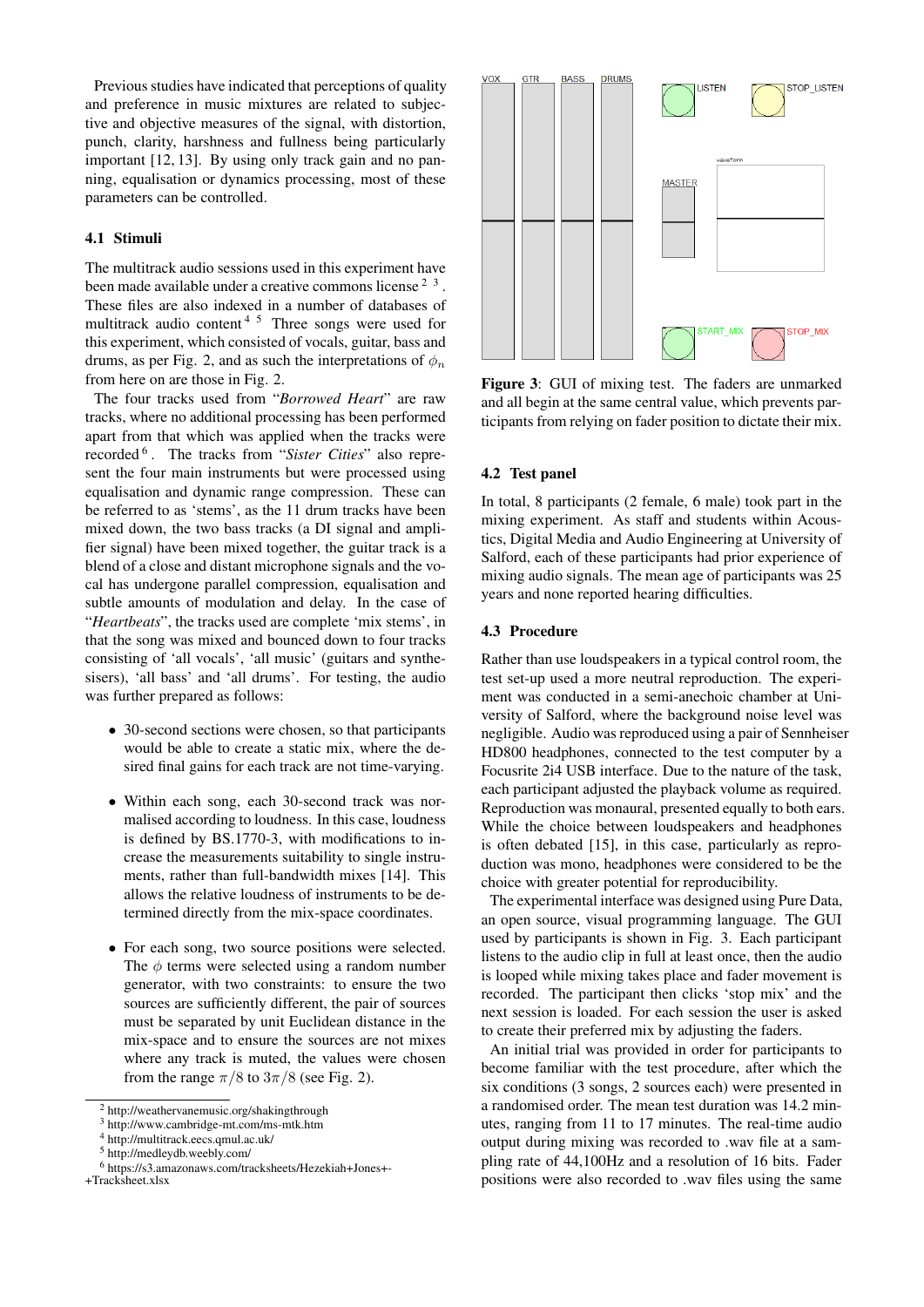<span id="page-5-0"></span>

Figure 4: Normalised gain levels of each track, evaluated over all final mix positions.

format. As shown in Fig. [3,](#page-4-5) the true instrument levels were hidden from participants by displaying arbitrary fader controls. The range of the faders was limited to  $\pm$  20dB from the source, to prevent solo-ing any instrument, due to the uniqueness of the mix-space breaking down at boundaries.

# 5. RESULTS AND DISCUSSION

For each participant, song and source, the recorded timeseries data was downsampled to an interval of 0.1 seconds, then transformed from gain to mix domains using Eqn. [1.](#page-2-1) From this data the vectors representing *mix-velocity*, described in Section [3.2.2,](#page-3-2) were obtained using Eqn. [3.](#page-3-1)

#### 5.1 Instrument levels

Since the experiment is concerned with relative loudness levels between instruments and not the absolute gain values which were recorded, normalised gains can be calcu-lated from Eqn. [2,](#page-2-3) with  $r = 1$ . When all songs, sources and participants are considered, the distribution of normalised gains at the final mix positions is shown in Fig. [4,](#page-5-0) expressed in LU. In Fig. [4](#page-5-0) and [5](#page-5-1) the boxplots show the median at the central position and the box covers the interquartile range. The whiskers extend to extreme points not considered outliers and outliers are marked with a cross. Two medians are significantly different at the 5% level if their notched intervals do not overlap. Fig. [4](#page-5-0) shows good agreement with previous studies, particularly a level of  $\approx -3LU$  for vocals [\[7,](#page-8-6) [10\]](#page-8-9) and  $\approx -10LU$  for bass (see Fig. 1 of [\[10\]](#page-8-9)). Fig. [6](#page-6-0) also shows the final positions of all mixes of each song, where mix '1A' is the mix produced by mixer 1, starting at source A, etc. This indicates a clustering of mixes based on the source position. Fig. [5d](#page-5-2) shows the box-plot of each  $\phi$  value when data for all songs, sources and participants is combined. Since the audio tracks were loudness-normalised, the median value can be used to determine the preferred balance of tracks in terms of relative loudness, using Eqn [4.](#page-5-3) The results are shown in Table [1.](#page-5-4) Had the experiment been performed in a more conventional control room with studio monitors, less variance might have been observed [\[15\]](#page-8-14).

<span id="page-5-5"></span><span id="page-5-1"></span>

<span id="page-5-2"></span>**Figure 5:** Boxplots showing the distribution of  $\phi$  terms at final mix positions. While balances vary with song, vocal/backing balance and guitar/rhythm balance are more consistent than the bass/drums balance.

| vocals/backing = $20 \times \log_{10} \left( \frac{\cos(\phi_1)}{\sin(\phi_1)} \right)$ |  | (4a) |
|-----------------------------------------------------------------------------------------|--|------|
|-----------------------------------------------------------------------------------------|--|------|

$$
\text{guitar/rhythm} = 20 \times \log_{10} \left( \frac{\cos(\phi_2)}{\sin(\phi_2)} \right) \tag{4b}
$$

$$
bass/drums = 20 \times \log_{10} \left( \cos(\phi_3) /_{\sin(\phi_3)} \right) \tag{4c}
$$

<span id="page-5-4"></span>

| <b>Balance</b> | Song 1  | Song 2  | Song 3  | All     |
|----------------|---------|---------|---------|---------|
| vocals/backing | $-0.95$ | $-0.23$ | $+1.98$ | $+0.54$ |
| guitar/rhythm  | $-5.15$ | $-2.04$ | $-1.78$ | $-2.38$ |
| bass/drums     | $+2.27$ | $-0.83$ | $-3.35$ | $-112$  |

Table 1: Median level-balances (in loudness units) from Fig. [5,](#page-5-1) between sets of instruments defined by Fig. [2.](#page-2-2)

# 5.2 Source-directivity

<span id="page-5-3"></span>Movement away from the source is characterised by the first non-zero element of the mix-velocity triple  $u, v, w$ (see Eqn. [3\)](#page-3-1). The displacement and direction of this move is used to investigate the source directivity. Fig. [6](#page-6-0) shows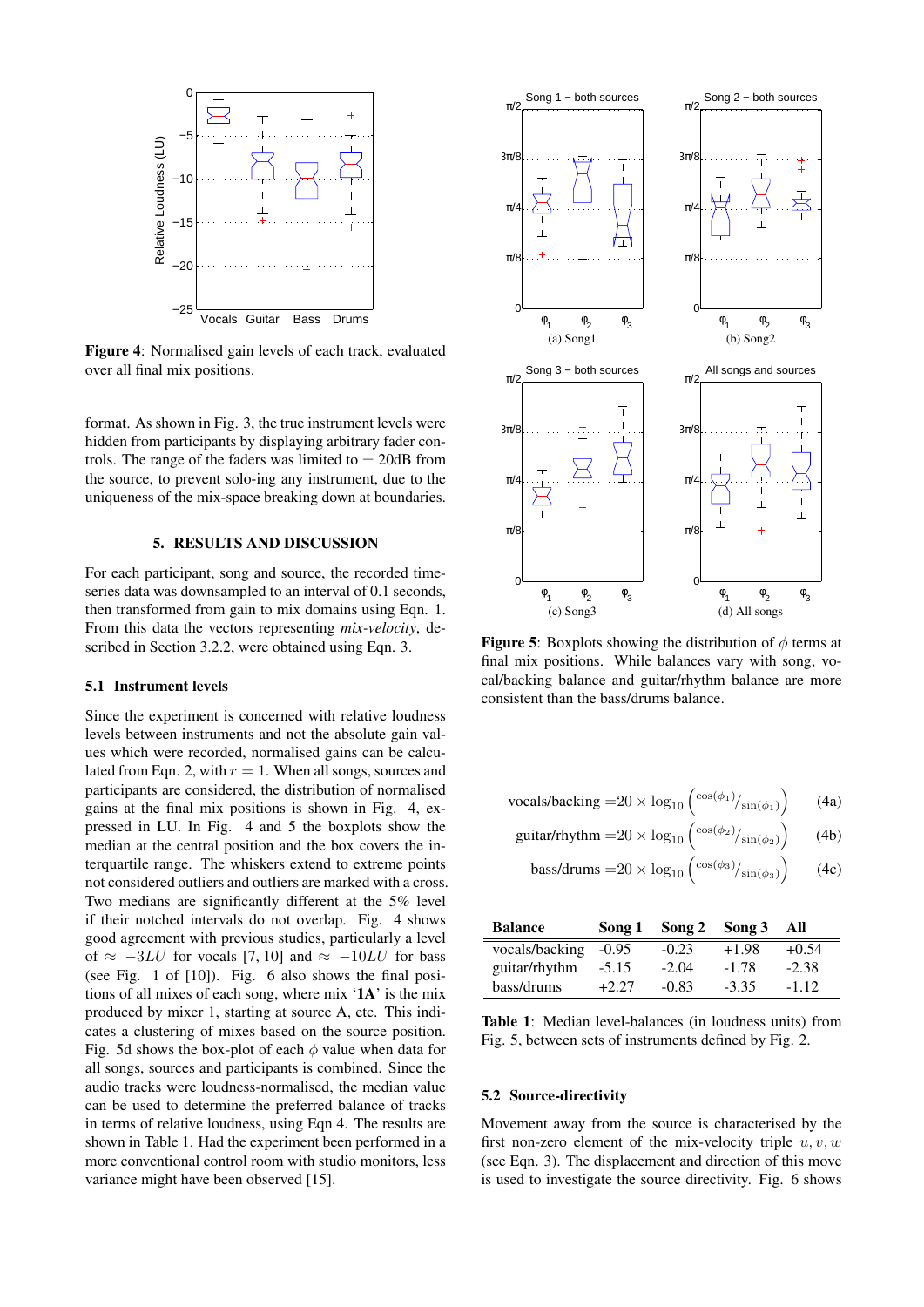

<span id="page-6-1"></span><span id="page-6-0"></span>Figure 6: Positions of sources and final mixes in the mix-space. Source-directivity is indicated by added vectors.

the source positions within the mix-space, marked 'A' and 'B'. The initial vectors are also shown, indicating the direction and step size of the first changes to the mix. None of the sources can be considered omnidirectional, as certain mix-decisions are more likely than others. This directivity indicates that the source position has an immediate influence on mixing decisions.

# 5.3 Mix-space navigation

Fig. [7](#page-7-0) shows the probability density function (PDF) of  $\phi_{n,t}$  when averaged over the eight mixers depicted in Fig. [6.](#page-6-0) The function is estimated using Kernel Density Estimation, using 100 points between the lower and upper bounds of each variable. This plot displays the mix configurations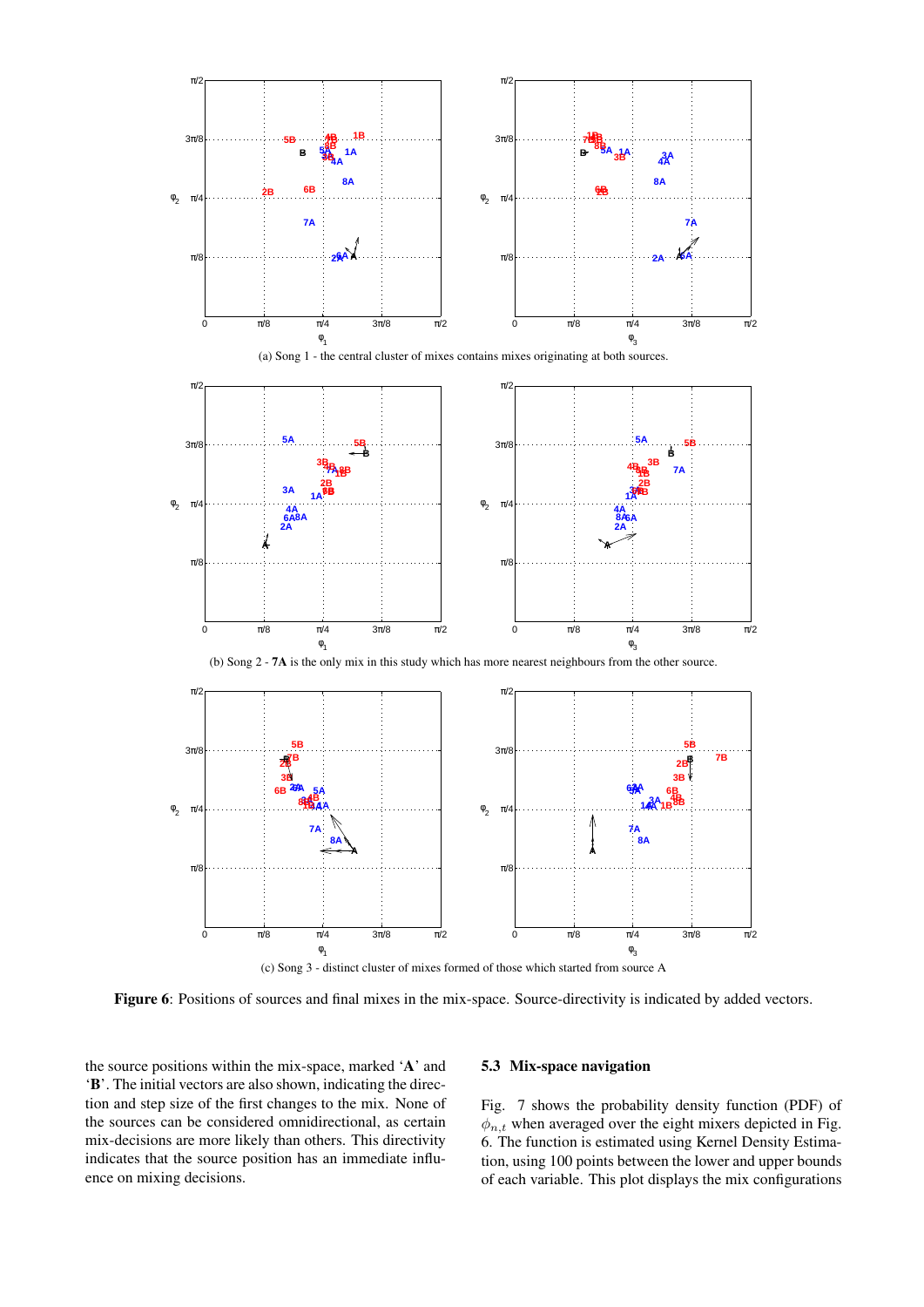

<span id="page-7-0"></span>Figure 7: Estimated probability density functions of  $\phi$  terms, for each of the three songs, averaged over all mixers. Sources positions are highlighted with A and B. As the functions often differ it can be seen that exploration of the mix-space is dependant on initial conditions.

which the participants spent most time listening to and it is seen that all distributions are multi-modal. There are peaks close to the initial positions, the final positions and other interim positions that were evaluated during the mixing process. There are a number of different approaches to multitrack mixing of pop and rock music, one of which is to start with one instrument (such as drums or vocals) and build the mix around this by introducing additional elements. Some participants were observed mixing in this fashion, shown in Fig. [7,](#page-7-0) where peaks at extreme values of  $\phi_n$  show that instruments were attenuated as much as the constraints of the experiment would allow.

For Song 1,  $\phi_1$  is well balanced and centered close to  $\pi/4$ . This indicates that mixers tended to listen in states where the relative loudness of the vocal and backing track were similar. A similar pattern is observed for Song 2, where  $\phi_3$ , shows that the level of drum and bass tend to be adjusted such that the tracks have similar loudness (Table [1](#page-5-4) shows the median loudness difference within final mixes was <1dB). The distributions of  $\phi_2$  indicates that the guitar was often set to be of lower loudness than the rhythm section, as also shown in Table [1.](#page-5-4)

There are notable differences due to the source. The distributions for Song 2 suggest that exploration depended on the initial source configuration, with Source A leading to louder vocals and louder guitar than Source B. However, for Song 2, the distributions of  $\phi$  terms are similar for both source positions, simply offset. This suggests that, while different regions of the mix-space were explored, they were explored in a similar fashion.

Overall, for Song 3, the distributions in Fig. [7,](#page-7-0) the me-

dian balances in Fig. [5c](#page-5-5) and the clustering of final positions shown in Fig. [6c](#page-6-1) indicate that mixers were more consistent with this song than others. This may be due to the tracks representing processed stems of a full mix, where the interchannel balances in these stems, subject to dynamic range compression as well as the relative level of reverberation and other effects, may have provided clues as to how the groups were balanced in that final mix from which stems were obtained. This further suggests that the more prior work that has been put into the mix, the less likely subsequent mixers are to explore the entire mix-space.

Since this experiment gathered data for only three songs, the results should be considered as specific rather than general. It is not known at this time how many songs would need to be studied to be able to generalise to mixing as a whole, however, these three songs are considered to be typical, due to their conventional instrumentation.

#### 5.4 Application of results

In automatic fader control, rather than aiming for equal loudness across all instruments, the preferred balances between semantic pairings of instruments, shown in Fig. [5d,](#page-5-2) could be used as the target for optimisation. This would require the unsupervised clustering of audio tracks into semantically-linked instrument groups, a task which is currently an active area of research [\[16](#page-8-15)[–18\]](#page-8-16).

Intelligent mixing systems aim to generate audio mixtures based on some desired criteria, ideally '*Quality*'. With a defined *mix-space* it is possible to utilise a number of dynamic techniques in generating mixes. The results of the